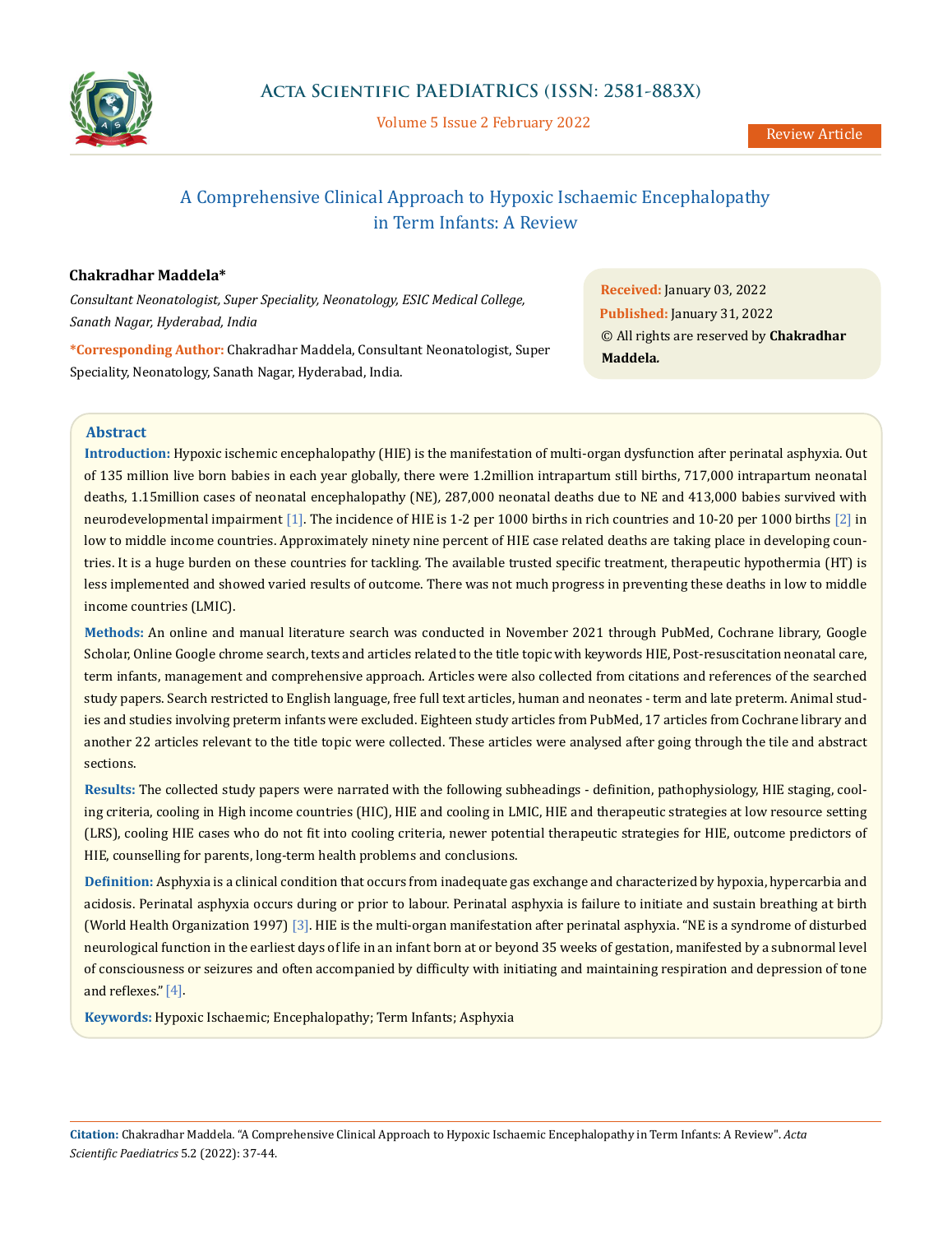**American college of obstetrics and gynaecologists 2014** (4) made the following assessment criteria while labelling a case as perinatal asphyxia:

- An Apgar score  $< 5$  at 5 and 10 minutes
- Evidence of acidaemic state in foetus or new-born (pH  $<$  7, BE -12mmol or both).
- Acute brain injury in neonatal neuroimaging (Magnetic resonance imaging -MRI/cranial ultrasound scanning - cUSS/ Computerized tomography - CT Brain)
- Multi-organ dysfunction in the early life of neonate with HIE.
- A sentinel event at or around birth (Antenatal haemorrhage, cord prolapse and uterine rupture, amniotic fluid embolism, maternal cardiovascular collapse and exsanguination of foetus).
- Abnormal foetal heart rate pattern during peripartum period.
- Patterns of brain injury consistent with HIE on imaging.
- Cerebral palsy dyskinetic, spastic quadriplegia (late manifestation).

#### **Pathophysiology**

Term infants with apnoea at birth and peripartum foetal bradycardia after a sentinel event develop primary energy failure (acute hypoxic-ischemic effect). Primary energy failure is characterised by acute loss of ATP reserves, Na/K pump failure, Na+ influx, cytotoxic cerebral oedema, anaerobic glycolysis with lactic acidosis, loss of cellular function and neuronal cell death. After resuscitation, there is replenishment of ATP and baby enters into a latent phase characterised by cerebral hypo perfusion with decreased metabolism, initiation of increased intracellular  $Ca^{2+}$  entry with glutamate excitotoxicity and reduced electroencephalogram (EEG)/amplitude integrated electroencephalogram (aEEG) activity. This latent phase continues for 6-15 hours and is followed by secondary energy failure. Latent phase is an important phase for application of neuroprotective strategies like therapeutic hypothermia (HT). Secondary energy failure is characterised by  $Ca^{2+}$  influx, glutamate excitotoxicity, secondary cytotoxic oedema, mitochondrial failure, reactive oxygen species (ROS) injury, cerebral hyper perfusion and cellular loss by apoptosis [5].

All resuscitated new-born babies should be assessed in the immediate post- natal life for features of HIE with Sarnat and Sarnat staging into mild, moderate and severe. The moderate and severe cases of HIE in term infants carry the risk of neonatal death and neurological sequelae [6].

#### **HIE staging**

- **Stage 1 HIE (Sarnat and Sarnat) [7]:** Is characterised by hyperirritability, hyper excitability, loss of sleep, sympathetic hyperactivity, lasts for a day and with excellent neurological outcome.
- **Stage 2**: Is characterised by depressed sensorium, hypotonia, hyporeflexia, parasympathetic hyperactivity and seizures.
- Stage 3: Is characterised by coma, no responsiveness, limp, reduced respiratory drive, areflexia, absent deep tendon reflexes, abnormal EEG and grave neurological outcome.

#### **Thompson scoring system for HIE [8]**

It is a clinical scoring system with 9 parameter signs namely muscle tone, level of consciousness, seizures, body posture, Moro reflex, grasp reflex, sucking reflex, respiratory pattern and tension of anterior fontanelle and scored 0 to 3. Reflexes, seizures and fontanelle do not carry score three. Scoring should be recorded daily for prognostication.

#### **Prediction of HIE in post-resuscitated neonates**

Unless we identify the HIE of moderate to severe grade within the window period of 6hours (preferably within 3hours for better motor outcomes, [9] after primary hypoxic-ischemic insult, neuroprotective and supportive measures cannot be initiated or referral to cooling centre is possible. Hence, it is crucial in detecting early HIE cases by cost effective clinical methods within 6hours.

Both one minute and five-minute Apgar scores of < 6 and neonatal resuscitation with bag-valve-mask ventilation at birth (White., *et al.* 2012) are reliable early predictors of moderate to severe HIE. Raised Troponin T and blood lactate are simple biochemical spot tests in predicting moderate to severe HIE [10].

#### **Cooling criteria [11]**

All eligible term infants and late preterm infants with HIE stages 2 and 3 (preterm infants > 36 weeks GA and/ > 1800 gm birth weight) should be protected with therapeutic hypothermia (core temperature 33.5°C) within six hours after primary insult for reducing mortality and neurological sequelae. The following entry criteria used for HT [11].

**Citation:** Chakradhar Maddela*.* "A Comprehensive Clinical Approach to Hypoxic Ischaemic Encephalopathy in Term Infants: A Review". *Acta Scientific Paediatrics* 5.2 (2022): 37-44.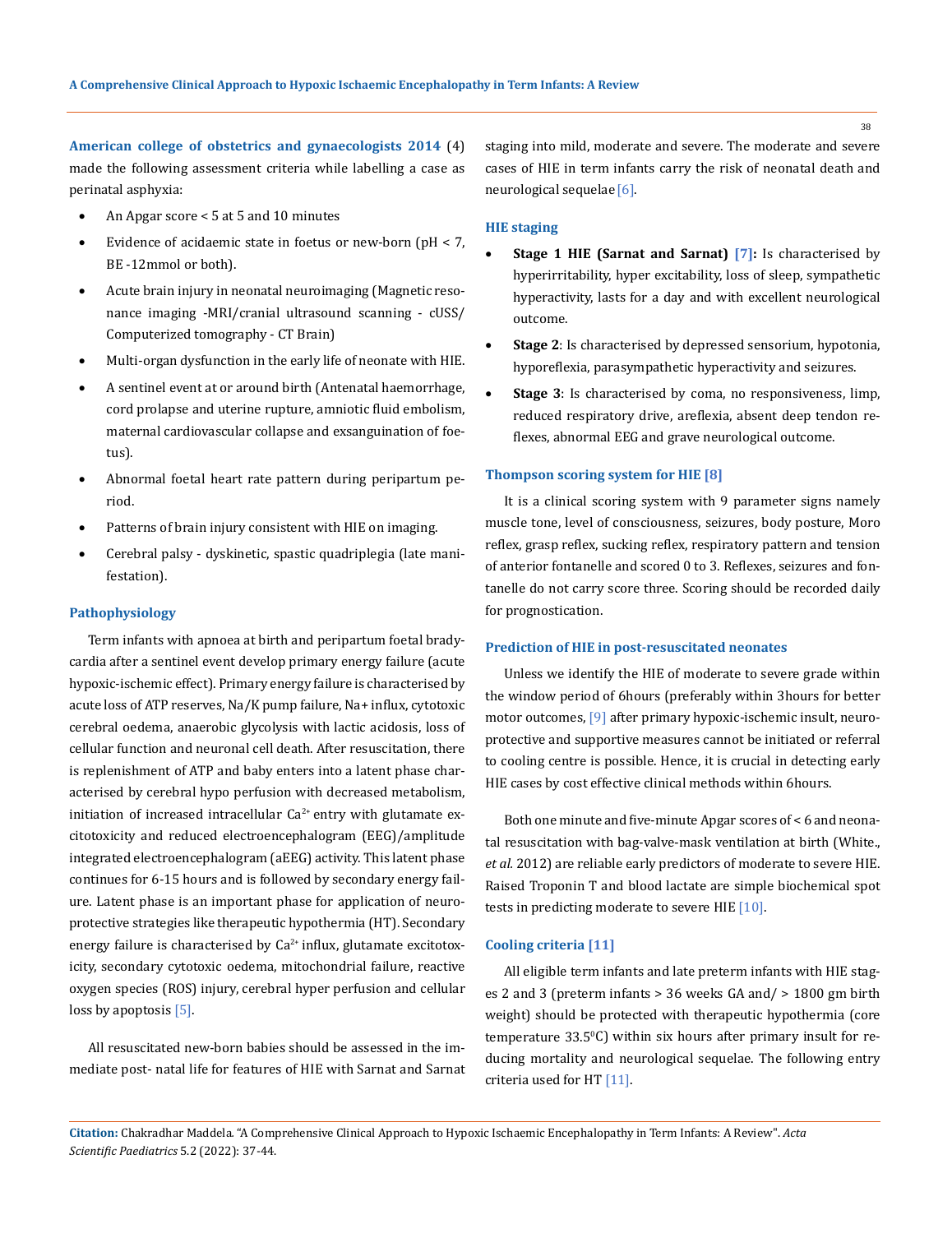- Gestational age  $> 36$  weeks with  $< 6$  hours of postnatal age
- **Criteria A**: Suggests severe metabolic acidosis with at least one of the following - 1) Poor Apgar scores < 5 at 10 minutes, 2) Cord or postnatal blood pH < 7 or base excess (BE) > -16mmol/L within one hour of life, 3) Prolonged resuscitation for 10 minutes.
- **Criteria B**: It is clinical criteria with altered sensorium and at least one of the following - 1) abnormal muscle tone, 2) abnormal reflexes (including primitive and autonomic reflexes), 3) poor or absent suck.
- **Criteria C**: Clinical seizures or abnormal EEG/aEEG pattern.

# **HIE and therapeutic hypothermia in high income countries [12,13]**

[12] in a systematic review with 11 randomized control trial (RCT) trials which included 1505 participants (term and late preterm infants) with moderate to severe HIE. The review showed that the HT was beneficial to HIE infants with moderate to severe grade with favourable outcomes at 18 months of age - death and major disability (combined death and major disability - RR 0.75, 95% CI 0.68 - 0.83; and RD -0.15, 95% CI 0.20 - 0.10; NNTB 7).

Shah PS., *et al.* 2015 [13] in a meta-analysis of 13 clinical trials showed that HT is a trusted treatment for HIE with definitive decrease in binary outcomes of mortality and neuro developmental disability in childhood (HT  $n = 800$ ,  $=$  HT 479, RR 0.74, 95%CI 0.65  $-0.83$ , Heterogeneity  $p = 0.07$ , test of oral effect  $p = 0.0001$ .

 All HIE babies with moderate to severe grade and more than > 36 weeks GA with chronological age of < 6 hours and fitting into criteria A, B and C should be treated with therapeutic hypothermia if available.

#### **HIE and cooling in low to middle income countries**

Most of the global neonatal deaths due to perinatal asphyxia are occurring in low to middle income countries (LMIC). These eligible babies are not treated with HT due to various reasons prevailing in these countries like [14]

- Paucity of tertiary neonatal intensive care centres equipped with men and machine.
- High-cost neonatal equipment for HT and CFM (cerebral function monitor).
- High incidence of home deliveries especially in rural areas with poor neonatal transport system. Precious time of early six hours of life is lapsed at primary care centres and during transport.
- High incidence of early onset neonatal sepsis (EOS) and intrauterine growth retardation (IUGR). In a recent study, [15] showed the safety and efficacy of HT in infants with HIE and EOS.
- Inclusion criteria for HT is not applicable in following circumstances like preterm and low birth weight HIE babies, congenital anomalies, late NICU admissions after six hours of life, mild HIE and life-threatening cardiorespiratory disorders.

In a meta-analysis,  $[14]$  showed that the HT in LMIC countries was not significantly lowered the primary outcome (mortality). Of 567 infants in seven RCTs, four studies were whole body cooling and three studies with selective head cooling. There were 15% mild, 48% moderate HIE cases and did not ventilate in 88% infants. Various indigenous simple cooling devices used for HT without statistical benefit (RR 0.74, 95% CI: 0.44 to 1.25). This could be because of poor efficacy of cooling devices.

A recent large multi-centric, multinational [16] in Southeast Asia showed that therapeutic hypothermia (servo control) in infants with neonatal encephalopathy in LMIC is not beneficial and more over showed increased neonatal mortality. Thus, this study suggested not to offer HT as standard care treatment for HIE infants in LMIC but needs more studies before recommendation.

#### **HIE and therapeutic strategies at low resource setting**

In a recent systematic review by  $[10]$  showed pooled evidence for three components of HIE namely 1. Prediction of HIE in resuscitated neonates at birth 2. Monitoring of HIE and 3. Potential management strategies for HIE at low resource setting. In a clinical situation where HT is neither available nor in time referral to cooling centre possible as in low to middle income countries (LMIC), the potential management strategies include to ensure normothermia/passive cooling/prevention of hyperthermia and prevention of secondary brain injury and multi organ dysfunction by ensuring cardio pulmonary stability, prophylactic early theophylline to prevent renal dysfunction, avoiding fluid restriction, adequate perfusion of brain and other organs, intravenous magnesium sulphate

**Citation:** Chakradhar Maddela*.* "A Comprehensive Clinical Approach to Hypoxic Ischaemic Encephalopathy in Term Infants: A Review". *Acta Scientific Paediatrics* 5.2 (2022): 37-44.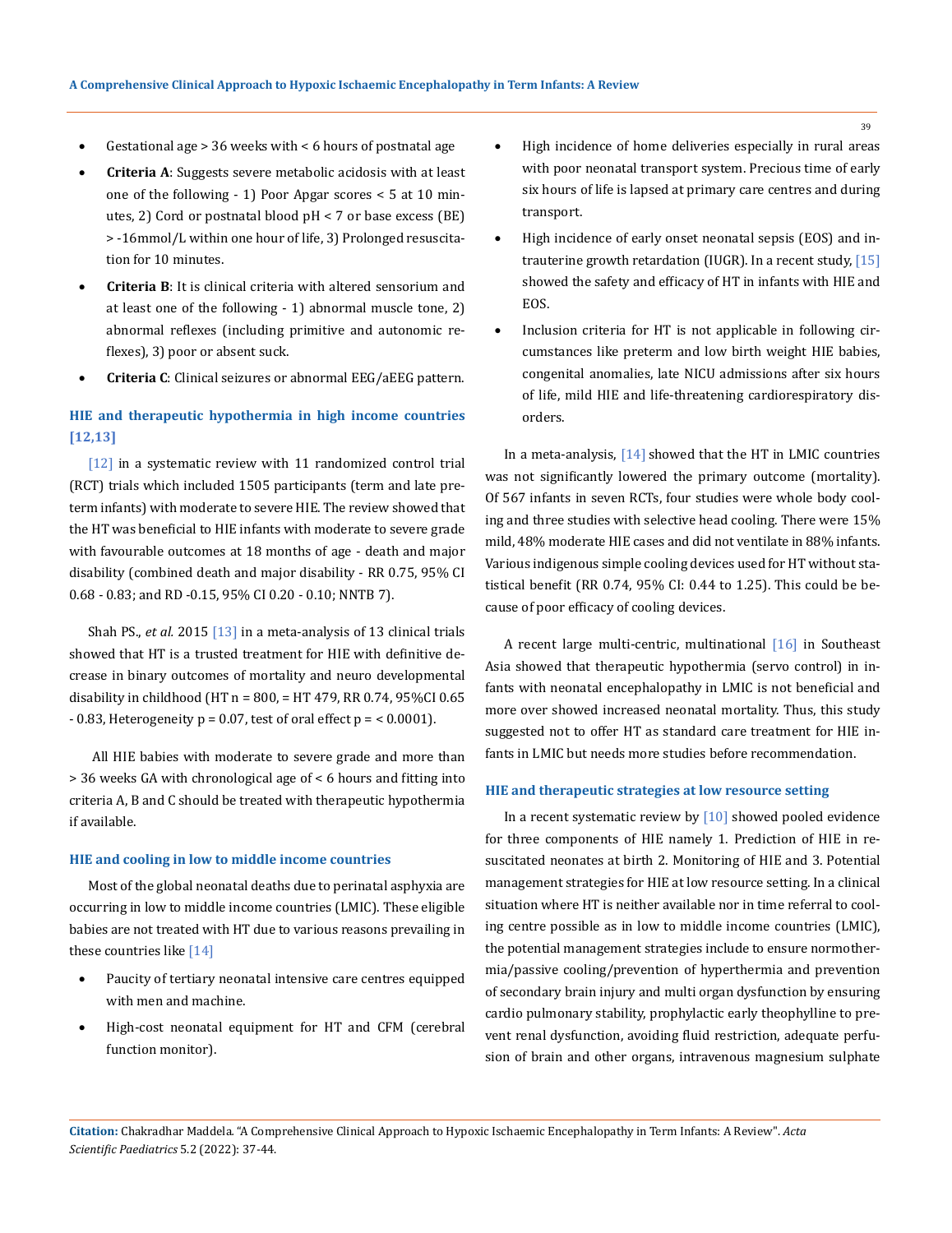infusion, prophylactic phenobarbitone for prevention and early management of seizures, low dose erythropoietin and maintaining euglycemia. Therapeutic hypothermia is possible in LMIC countries with Phase Changing Material (Meera Cradle in India).

#### **Cooling hie cases who do not fit into cooling criteria**

[17] showed that cooling the new-borns that were excluded by inclusion criteria for HT, had better outcomes - both short and long term. Better outcomes were noticed in all study subgroups except in infants with major intra cranial haemorrhage. The percentage of poor outcomes among the subgroups were - cooled late 31%, postnatal collapse -38%, preterm (< 36 wk GA)-25%, major ICH-80%, cardiac case-50%, surgical case-50% and with fulfilled entry critera-45%. Poor outcome was defined as either neonatal death or  $MDI/PDI < 70.$ 

#### **Other potential neuroprotective strategies for HIE**

These strategies include allopurinol therapy, stem cell therapy and xenon inhalation with varying success.

- Allopurinol: Is a xanthine oxidase inhibitor. It is tried in reducing xanthine oxidase mediated free radical neuronal injury in HIE infants. In a meta-analysis (Chaudhari T., *et al.* 2012 -Cochrane database of systematic review, CDSR), Allopurinol did not show statistical benefit for death (RR 0.88; 95% CI 0.56-1.38; risk difference -0.04; 95% CI -0.18-0.10) and combined death and major disability (RR 0.78; 95% CI 0.56-1.08; risk difference -0.14; 95% CI -0.31-0.04) [18].
- **Stem cell-based therapies:** There is a potential role for stem cell-based therapies in HIE to repair or replace the injured neuronal cells. In a Cochrane review with three phase1, open label trials showed neither benefit nor harm of these therapies in preventing the binary outcomes of death and disability in HIE infants [19].

XENON: Is a NMDA receptor antagonist and neuro-protective in neonatal rats with HIE. It has been tried as an adjuvant therapy to HT in HIE infants. In a CDSR review with 1 RCT including 92 neonates were treated with 30% Xenon as an adjuvant therapy to HT. The study did not show beneficial effects in HIE and hence, not recommended for routine use in HIE infants. Xenon is a costly drug [20].

#### **Outcome predictors after HIE**

Predictors help in recognising the high-risk neonates for poor outcomes. Poor outcomes after HIE are defined as death, developmental quotient- DQ < 70 and severe cerebral palsy (CP).

- **Mnemonic:** A: Apgar scores at 10 minutes, B: Biochemistry, C: Convulsions D: Doppler findings of major cerebral arteries, E: Examination (neurological), F: Functional Monitoring of cerebrum (CFM - cerebral functional monitoring), G: grading of HIE, H: pH of cord blood, I: Imaging (MRI, MR spectroscopy and cUSS).
- **• Apgar scores:** Less than < 4 at 10 minutes is associated with poor outcome in hypothermic babies [21]. In a study, zero percent disability free survived infants were found with zero apgar scores at 10 minutes [22].
- **Biochemical tests:** Blood Lactate is a poor predictor of outcome as a single biomarker but its predictivity increases (> 4.4 mmol/L) in combination with creatinine kinase CK, lactate dehydrogenase LDH and uric acid [23,24]. Cord pH < 7 and BE > -12 mmol/L are early signs of perinatal asphyxia and carry abnormal outcome. The PPV is increased if serum lactate (> 4.4mmol/L) has been added. The BE > -6.2 in < 4hr after birth carry bad outcome in normothermic babies [14]. Base deficit of more than 22 during first day of life predicts death [22]. Cardiac Troponin I level < 0.15ng/ml at 24 hours in cooled term infants carry good prognosis and increased levels indicate cardiac myocytes injury [25]. LDH - increased levels indicate multi organ injury. LDH levels > 1050 IU/L in less than 12 hours predicts NE in term infants. Its levels < 2085 IU/L predicts good outcome and if more, predicts 55% poor outcome. Levels > 5090 IU/L and > 3555 IU/L were associated with death and disability in cooled babies respectively [24].
- **Convulsions/seizures:** Infants with multifocal seizures, status epilepticus and seizures requiring multiple anti-epileptic drugs were associated with more severe changes on MRI brain scan and its associated bad outcomes [26].
- **Doppler findings Cranial ultrasound scan (cUSS):** Early deep gray matter injury carries poor outcome and death. Doppler resistance index (RI) of < 0.55 in major cerebral arteries within 24-62 hours in normothermic infants carries bad outcome with PPV 75% and NPV 100% [27]. Recovering RI values of > 0.55 in hypothermic babies after rewarming carries good outcome [28].
- **Examination findings (Neurological):** Neurological assessment: Inability to suck and swallow at discharge carries poor outcome at 18 months of age [29].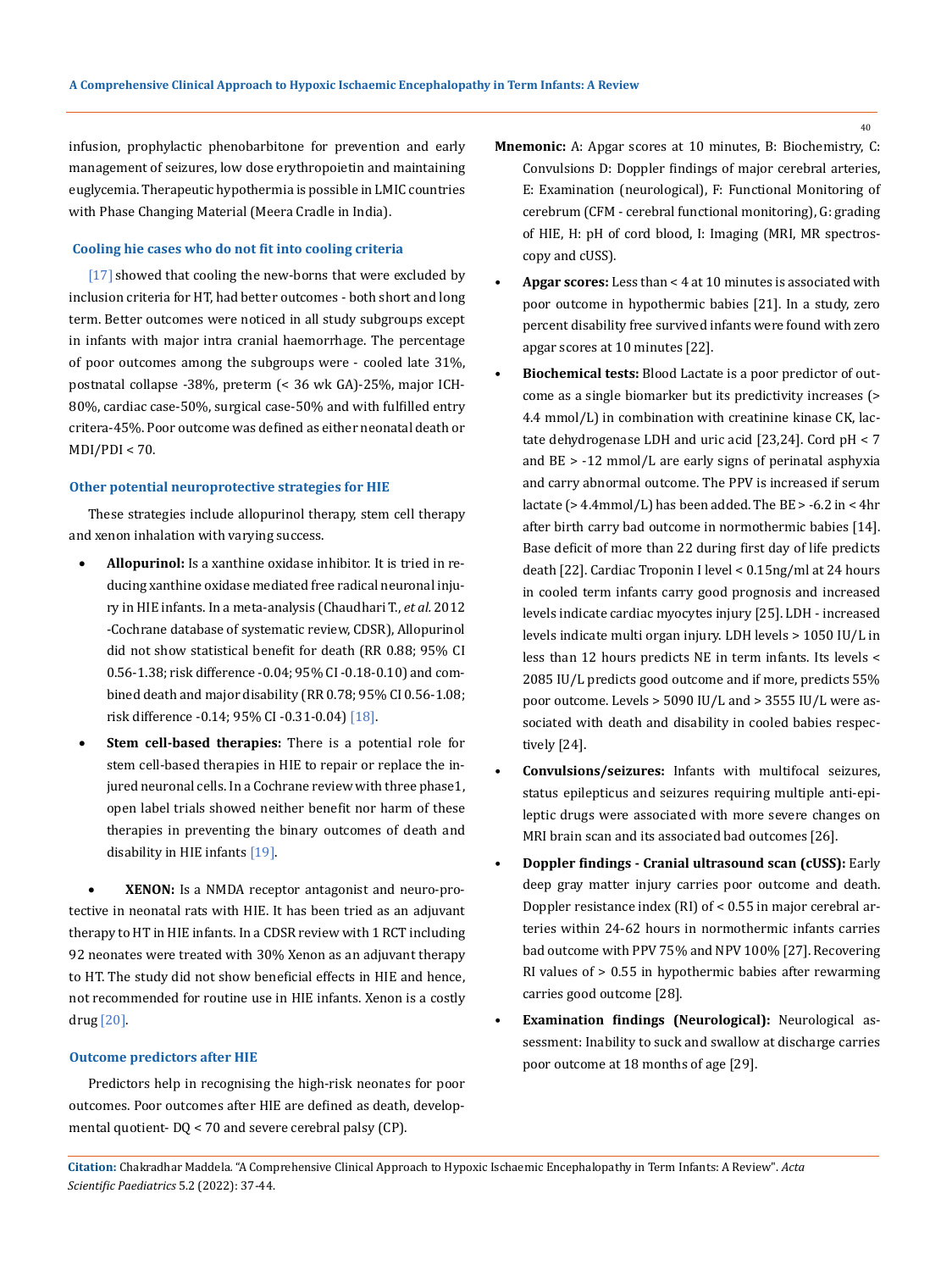- **Functional monitoring of cerebrum (CFM): EEG/aEEG:** Early abnormal EEG in  $<$  6 hours is the best predictor of future outcome in normothermic HIE babies [30]. Restoration of normal aEEG background activity by 48 hours predicts good outcome in hypothermic babies [31]. Infants who don't regain normal aEEG at any time carry 70% mortality/bad outcome. Seizures in < 4 hours carry bad prognosis. Restoration of sleep wake cycle < 36hr in normothermia babies carry good outcome.
- **Grading of HIE:** Sarnat and Sarnat HIE stage 2 and 3 carry poor outcomes in both cooled and non-cooled infants. Thompson score of > 16 in first 6hrs carries bad outcome. A score less than 10 at admission and reaching 0 by one week carries good prognosis [8]. A score of more than 10 on day 3 and > 7 on day 10 carry bad outcome with PPV 73%, NPV 94% and PPV 63%, NPV 100% respectively in non-cooled babies. Scores on day 7, if found < 5 or > 7 carry good or bad outcome respectively [32]. H. Blood pH: Already mentioned above.

#### **Imaging: Magnetic resonance imaging (MRI):**

MRI gives timing, pattern and extent of brain injury with prognostic value in both hypothermic and normothermic HIE infants. Deep gray matter injury seen in profound HIE cases with associated bad outcome - death or disability (spastic quadriplegia/dyskinetic CP) and cognitive impairment -MDI < 70 [33]. PLIC (Posterior limb of internal capsule) sign is absence of its normal appearance in MRI imaging in term infants and carries poor outcome  $[34]$ . MR Spectroscopy (MRS) - An increase of lactate/NAA (N-acetyl aspartate) ratio highly predicts bad outcome in early infancy [35].

#### **Cerebral near infrared spectroscopy**

This advanced facility is not available in many LMIC countries. Volume weighted haemoglobin - oxygen saturation (StO2) is significantly higher in HIE infants (without therapeutic hypothermia) with poor outcomes [36].

#### **Predictors of good prognosis**

Normal EEG pattern at 3hours of life, aEEG showing sleep-wake pattern, background normalization of aEEG, increased RI values > 0.55 of major cerebral arteries on rewarming in HT babies, Thompson's score of < 5 on day7 and < 10 at admission and reaching 0 by day7 on non-HT babies carry good prognosis.

#### **Futility prediction in HIE infants**

Consider taking multiple factors for futility prediction.

The dying HIE infants may have the following commons:

- Lower Apgar scores  $<$  3 at 10 minutes, cord pH  $<$  6.8 and adrenaline usage.
- More oxygen requirement on day 1.
- Higher lactate levels in early hours (< 7hr).
- Evidence of multiorgan dysfunction in  $<$  24hr.
- Abnormal aEEG and MRI patterns at 24 hours.
- • No spontaneous activity.
- Fourfold increase in mortality or severe disability is associated with every 1° C rise in body temperature from 36.5°C.

# **Counselling - discussion with parents regarding hie and outcome prediction**

Hypoxic Ischaemic Encephalopathy is a devastating condition in newborn, hence discussion with parents should be carried in a soft and sympathetic way for the existing situation in counselling room. Explain the parents and family members with pictorial play charts regarding HIE and its causation, predictive biomarkers and outcome data. Reveal to parents the clinical diagnosis, HIE, its cause, evidence in support, present clinical status, early stabilisation measures, specific therapy - HT with its benefits and side effects, daily update, predictors of long term (poor) neuro-developmental outcomes. Discuss about length of hospital stay, financial issues, insurance, need for long term follow up and multidisciplinary rehabilitation services.

Take into account the emotional landscapes of parents [37], need for continuous support from doctors and nurses and to prepare the parents for reconciling the uncertain outcomes (Thyagarajan B 2018., *et al*.)[38].

#### **Follow up screening for neurodevelopmental outcome**

All HIE neonates should be followed up for screening - eye vision and hearing who were treated with or without HT especially when on aminoglycosides with Bayley's 3 or 4 developmental screen. A score of MDI OR PDI > 70 is considered normal. A score of 50 - < 70 is considered moderate delay and < 50 is considered as severe developmental delay.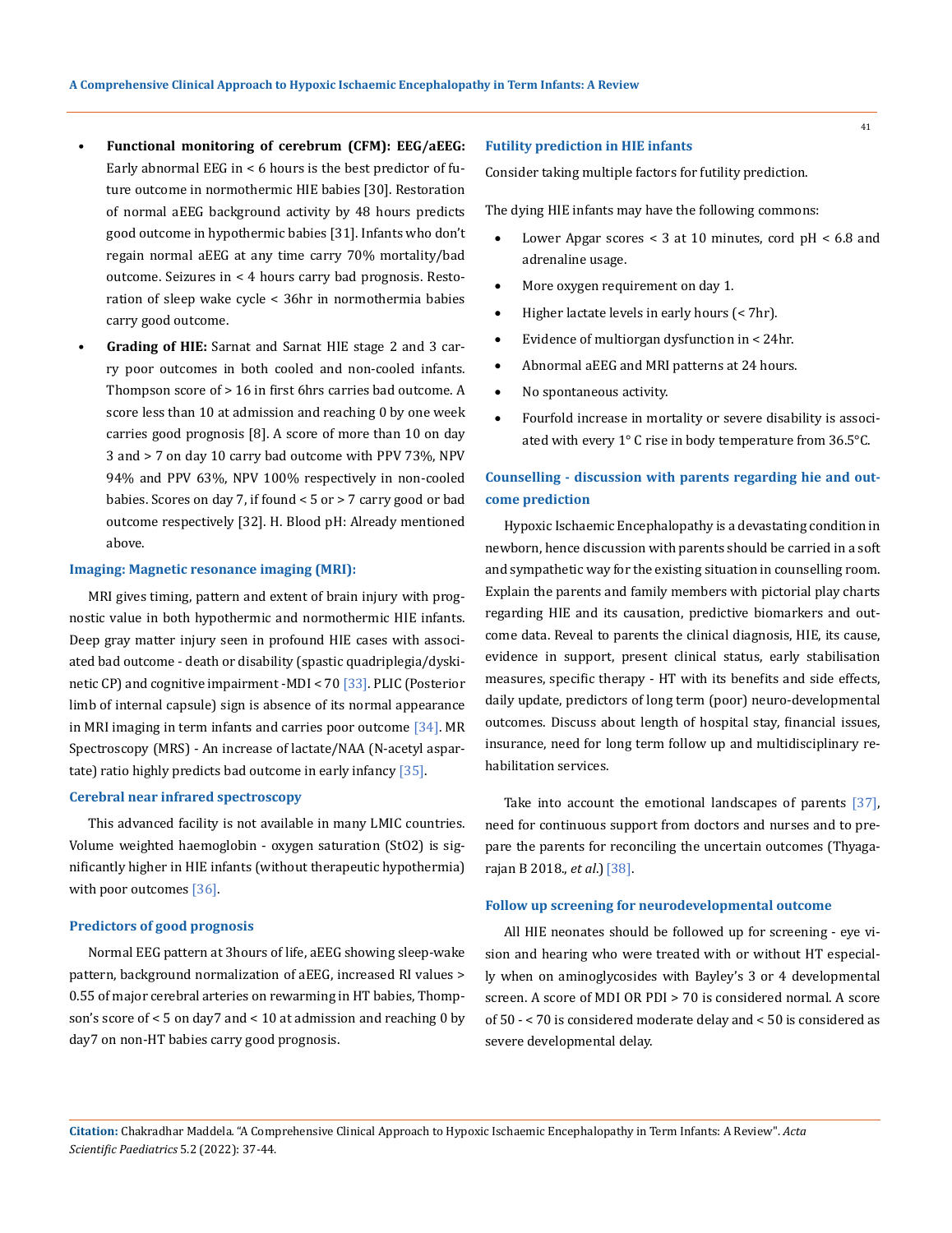#### **Long-term health problems**

Approximately 50 million under-five children are experiencing developmental disabilities in LMIC countries and majority of whom (80%) were contributed by perinatal cause. Children with severe neuro-developmental disability after HIE are at increased tendency to die and develop cerebral palsy, suffer from pain, memory impairment, loss of abstract thinking, earning potential, recreation and pleasures in life [39].

- • **Nutritional and Gastro-intestinal problems:** Are common and include feeding difficulties, growth impairment, micro and macro nutritional deficiencies and aspiration pneumonias.
- **Musculoskeletal problems**: Generalised osteoporosis, kypho-scoliosis, hip dislocation, contractures, spasticity, rigidity, hypotonia, callosities at pressure sites.
- **Cognitive Impairment**: These children experience learning difficulties, low IQs, visual impairment, hearing impairment - sensory neural deafness and need special educational support.
- **Behavioural Problems**: Include attention deficit, explosiveness and hyperirritability.

#### **Conclusion**

HIE infants are great burden to health care sector in LMIC countries. Therapies that are in use in NICUs of advanced countries are not practical in LMIC countries. Treating these babies is still a challenging task in LMIC countries. Cost effective strategies can be applied to treat these babies at low resource setting like optimum neonatal resuscitation in experienced hands, prevention of hyperthermia, controlled passive cooling, maintaining euglycemic state by prompt recognition and management of hypo - hyper glycaemia, avoiding hyperoxia and hypocarbia, early erythropoietin therapy, early prophylactic theophylline therapy, avoiding fluid restriction, early phenobarbitone for prevention of seizures, cardiopulmonary stabilization and early therapeutic hypothermia preferably within 3hours with phase changing material.

#### **Conflict of Interest**

There are no conflicts of interest for this study.

#### **Sponsors**

There are no sponsors for this study.

#### **Bibliography**

- 1. Lee ACC., *et al.* ["Intrapartum related neonatal encephalopa](https://pubmed.ncbi.nlm.nih.gov/24366463/)[thy incidence and impairment at regional and global levels for](https://pubmed.ncbi.nlm.nih.gov/24366463/)  [2010 with trends from 1990".](https://pubmed.ncbi.nlm.nih.gov/24366463/) *Pediatric Research* 74.S1 (2013): [50-72.](https://pubmed.ncbi.nlm.nih.gov/24366463/)
- 2. Montaldo P., *et al.* ["Cooling in a low-resource environment:](https://pubmed.ncbi.nlm.nih.gov/25457083/)  Lost in translation". *[Seminars in Fetal and Neonatal Medicine](https://pubmed.ncbi.nlm.nih.gov/25457083/)* [\(2014\): 1-8.](https://pubmed.ncbi.nlm.nih.gov/25457083/)
- 3. Basic New-born Resuscitation: A Practical Guide, 4, Geneva: [World Health Organization; \(1997\).](https://apps.who.int/iris/handle/10665/63953)
- 4. ["Neonatal Encephalopathy and Neurologic Outcomes. Sec](https://www.researchgate.net/publication/279016178_Neonatal_Encephalopathy_and_Neurologic_Outcome_Second_Edition)ond Edition" *[American Congress of Obstetrics and Gynaecology](https://www.researchgate.net/publication/279016178_Neonatal_Encephalopathy_and_Neurologic_Outcome_Second_Edition)*  [123.4 \(2014\).](https://www.researchgate.net/publication/279016178_Neonatal_Encephalopathy_and_Neurologic_Outcome_Second_Edition)
- 5. Drury PP., *et al.* ["Mechanisms of hypothermic neuro-protec](https://pubmed.ncbi.nlm.nih.gov/20646974/)tion". *[Seminars in Fetal and Neonatal](https://pubmed.ncbi.nlm.nih.gov/20646974/) Medicine* 15.5 (2010): [287-292.](https://pubmed.ncbi.nlm.nih.gov/20646974/)
- 6. [pe JJ. "Neurology of Newborn, 5th Edition".](https://www.sciencedirect.com/book/9781416039952/neurology-of-the-newborn)
- 7. [Sarnat HB and Sarnat MS. "Neonatal Encephalopathy Follow](https://pubmed.ncbi.nlm.nih.gov/987769/)[ing Fetal Distress - A Clinical and Electroencephalographic](https://pubmed.ncbi.nlm.nih.gov/987769/)  Study". *[Archives of Neurology](https://pubmed.ncbi.nlm.nih.gov/987769/)* 33 (1976).
- 8. Thompson CM., *et al.* ["The value of a scoring system for hypixic](https://pubmed.ncbi.nlm.nih.gov/9240886/)  [ischemic encephalopathy in predicting neurodevelopmental](https://pubmed.ncbi.nlm.nih.gov/9240886/)  outcome". *Acta Paediatrics* [86 \(1997\): 757-761.](https://pubmed.ncbi.nlm.nih.gov/9240886/)
- 9. Thoresen M., *et al.* ["Time is brain: starting therapeutic hypo](https://pubmed.ncbi.nlm.nih.gov/24030160/)[thermia within 3hours after birth improves motor outcomes](https://pubmed.ncbi.nlm.nih.gov/24030160/)  [in asphyxiated newborns".](https://pubmed.ncbi.nlm.nih.gov/24030160/) *Neonatology* 104 (2013): 228-233.
- 10. Maddela C., *et al.* ["Enhanced Post-resuscitation Neonatal Care](https://www.sciencegate.app/document/10.31080/aspe.2021.04.0428)  [in Possibly Hypoxic Neonates at Resource Limited Setting: A](https://www.sciencegate.app/document/10.31080/aspe.2021.04.0428)  Systematic Review". *[Acta Scientific Paediatrics](https://www.sciencegate.app/document/10.31080/aspe.2021.04.0428)* 4.7 (2021): 77- [86.](https://www.sciencegate.app/document/10.31080/aspe.2021.04.0428)
- 11. Azzopardi., *et al.* [Toby Study Group "Moderate hypothermia](https://pubmed.ncbi.nlm.nih.gov/19797281/)  [to treat perinatal asphyxial encephalopathy".](https://pubmed.ncbi.nlm.nih.gov/19797281/) *The New Eng[land Journal of Medicine](https://pubmed.ncbi.nlm.nih.gov/19797281/)* 361.14 (2009): 1349-1358.
- 12. Jacobs SE., *et al.* ["Cooling for new-borns with hypoxic-isch](https://pubmed.ncbi.nlm.nih.gov/23440789/)aemic encephalopathy". *[Cochrane Database Systematic Re](https://pubmed.ncbi.nlm.nih.gov/23440789/)views* [2013 \(2013\): CD 003311.](https://pubmed.ncbi.nlm.nih.gov/23440789/)
- 13. Shah PS., *et al.* ["Hypothermia: a systematic review and meta](https://pubmed.ncbi.nlm.nih.gov/20211588/)analysis of clinical trials". *[Seminars in Fetal and Neonatal Medi](https://pubmed.ncbi.nlm.nih.gov/20211588/)cine* [15 \(2010\): 238-246.](https://pubmed.ncbi.nlm.nih.gov/20211588/)

**Citation:** Chakradhar Maddela*.* "A Comprehensive Clinical Approach to Hypoxic Ischaemic Encephalopathy in Term Infants: A Review". *Acta Scientific Paediatrics* 5.2 (2022): 37-44.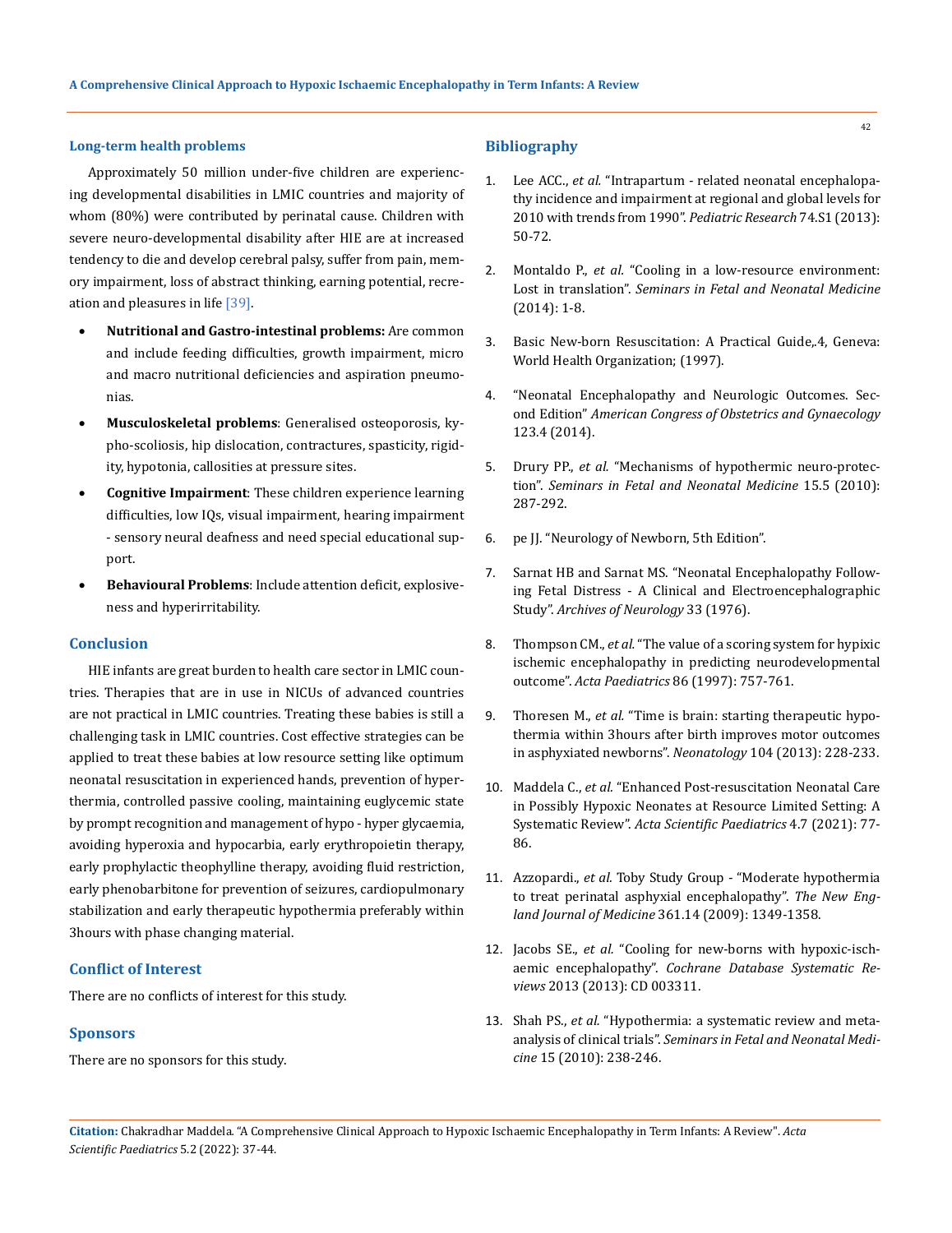- 14. Pauliah SS., *et al.* ["Therapeutic Hypothermia for Neonatal En](https://www.researchgate.net/publication/315888884_Therapeutic_Hypothermia_for_Neonates_with_Hypoxic_Ischemic_Encephalopathy)[cephalopathy in Low- and Middle -Income countries: A Sys](https://www.researchgate.net/publication/315888884_Therapeutic_Hypothermia_for_Neonates_with_Hypoxic_Ischemic_Encephalopathy)[tematic Review and Meta-Analysis".](https://www.researchgate.net/publication/315888884_Therapeutic_Hypothermia_for_Neonates_with_Hypoxic_Ischemic_Encephalopathy) *PLOS ONE* 8.3 (2013).
- 15. Marian H., *et al.* ["Outcome of Infants with Therapeutic Hypo](https://pubmed.ncbi.nlm.nih.gov/30419568/)[thermia after Perinatal Asphyxia and Early-Onset Sepsis".](https://pubmed.ncbi.nlm.nih.gov/30419568/) *Neonatology* [115.2 \(2018\): 127-133.](https://pubmed.ncbi.nlm.nih.gov/30419568/)
- 16. Thayyil S., *et al.* ["Hypothermia for moderate to severe neonatal](https://www.thelancet.com/journals/langlo/article/PIIS2214-109X(21)00264-3/fulltext)  [encephalopathy in low-income and middle-income countries](https://www.thelancet.com/journals/langlo/article/PIIS2214-109X(21)00264-3/fulltext)  [\(HELIX\): a randomized controlled trial in India, Srilanka and](https://www.thelancet.com/journals/langlo/article/PIIS2214-109X(21)00264-3/fulltext)  Bangladesh". *Lancet* [9.9 \(2021\): e1273-e1285.](https://www.thelancet.com/journals/langlo/article/PIIS2214-109X(21)00264-3/fulltext)
- 17. Smit E., *et al.* ["Cooling neonates who do not fulfil the standard](https://pubmed.ncbi.nlm.nih.gov/25164710/)  [cooling criteria - Short-and Longterm outcomes".](https://pubmed.ncbi.nlm.nih.gov/25164710/) *Acta Paediatrica* [104.2 \(2014\): 138-145.](https://pubmed.ncbi.nlm.nih.gov/25164710/)
- 18. [Chaudhari T and McGuire W. "Allopurinol for preventing mor](https://pubmed.ncbi.nlm.nih.gov/22786499/)[tality and morbidity in newborn infants with Hypoxic Isch](https://pubmed.ncbi.nlm.nih.gov/22786499/)[emic Encephalopathy".](https://pubmed.ncbi.nlm.nih.gov/22786499/) *CDSR* (2012).
- 19. Bruschettini M., *et al.* ["Stem cell-based interventions for the](https://pubmed.ncbi.nlm.nih.gov/32813884/)  [prevention of morbidity and mortality following Hypoxic](https://pubmed.ncbi.nlm.nih.gov/32813884/)  [Ischemic Encephalopathy in new-born infants CDSR Interven](https://pubmed.ncbi.nlm.nih.gov/32813884/)tional review". *[Cochrane Database of Systematic Reviews](https://pubmed.ncbi.nlm.nih.gov/32813884/)* 8.8 [\(2020\): CD013202.](https://pubmed.ncbi.nlm.nih.gov/32813884/)
- 20. Ruegger CM., *et al.* ["Xenon as an adjuvant to therapeutic hy](https://pubmed.ncbi.nlm.nih.gov/30123976/)[pothermia in near-term and term newborns with hypoxic](https://pubmed.ncbi.nlm.nih.gov/30123976/)ischemic encephalopathy". *[Cochrane Database of Systematic](https://pubmed.ncbi.nlm.nih.gov/30123976/)  [Reviews Interventional Review](https://pubmed.ncbi.nlm.nih.gov/30123976/)* 8.8 (2018): CD012753.
- 21. Laptook AR., *et al.* ["Outcome of term infants using apgar scores](https://pubmed.ncbi.nlm.nih.gov/19948631/)  [at 10 minutes following hypixic - ischemic encephalopathy".](https://pubmed.ncbi.nlm.nih.gov/19948631/)  *Pediatrics* [124 \(2009\): 1619-1626.](https://pubmed.ncbi.nlm.nih.gov/19948631/)
- 22. Sarkar., *et al.* ["Predicting death despite therapeutic hypother](https://pubmed.ncbi.nlm.nih.gov/20551188/)mia in infants with HIE". *[Archives of Disease in Childhood - Fetal](https://pubmed.ncbi.nlm.nih.gov/20551188/)  [and Neonatal Edition](https://pubmed.ncbi.nlm.nih.gov/20551188/)* 95 (2015): 423-428.
- 23. Shah S., *et al.* ["Postnatal lactate as an early predictor of short](https://pubmed.ncbi.nlm.nih.gov/14726932/)[term outcome after intrapartum asphyxia".](https://pubmed.ncbi.nlm.nih.gov/14726932/) *Journal of Perinatology* [24 \(2004\): 16-20.](https://pubmed.ncbi.nlm.nih.gov/14726932/)
- 24. Sabir H., *et al.* ["Prediction of outcome methods assessing](https://pubmed.ncbi.nlm.nih.gov/25457081/)  [short-and long-term outcome after therapeutic hypothermia".](https://pubmed.ncbi.nlm.nih.gov/25457081/)  *[Seminars in Fetal and Neonatal Medicine](https://pubmed.ncbi.nlm.nih.gov/25457081/)* 20 (2015): 115-121.
- 25. Liu X., *et al.* ["Effect of cardiac compressions and hypothermia](https://pubmed.ncbi.nlm.nih.gov/23856603/)  [treatment on cardiac troponin I in newborns with perinatal](https://pubmed.ncbi.nlm.nih.gov/23856603/)  asphyxia". *Resuscitation* [84.11 \(2013\): P1562-1567.](https://pubmed.ncbi.nlm.nih.gov/23856603/)
- 26. Shah DK., *et al.* ["Electrographic seizures are associated with](https://pubmed.ncbi.nlm.nih.gov/24443407/)  [brain injury in newborns undergoing therapeutic hypother](https://pubmed.ncbi.nlm.nih.gov/24443407/)mia". *[ADC Fetal and Neonatal](https://pubmed.ncbi.nlm.nih.gov/24443407/)* 99.3 (2014): F219-224.
- 27. Eken P., *et al.* ["Predictive value of early neuroimaging, pulsed](https://pubmed.ncbi.nlm.nih.gov/7583610/)  [Doppler and neurophysiology in fullterm infants with hypox](https://pubmed.ncbi.nlm.nih.gov/7583610/)ic-ischemic encephalopathy". *[Archives of Disease in Childhood.](https://pubmed.ncbi.nlm.nih.gov/7583610/)  [Fetal and Neonatal Edition](https://pubmed.ncbi.nlm.nih.gov/7583610/)* 73 (1995): F75-F80.
- 28. Skranes JH., *et al.* ["Hypothermia makes cerebral resistance](https://pubmed.ncbi.nlm.nih.gov/24686318/)  [index a poor prognostic tool in encephalopathic newborns".](https://pubmed.ncbi.nlm.nih.gov/24686318/)  *Neurology* [106 \(2014\): 17-23.](https://pubmed.ncbi.nlm.nih.gov/24686318/)
- 29. Shankaran S., *et al.* [Eution of encephalopathy during "Whole](file:///E:/ANUSHA/Acta/FEBRUARY/ASPE/ASPE-22-RW-001/Eution%20of%20encephalopathy%20during%20whole%20body%20hypothermia%20for%20neonatal%20hypoxic-ischemic%20encephalopathy”.)  [body hypothermia for neonatal hypoxic-ischemic encephalop](file:///E:/ANUSHA/Acta/FEBRUARY/ASPE/ASPE-22-RW-001/Eution%20of%20encephalopathy%20during%20whole%20body%20hypothermia%20for%20neonatal%20hypoxic-ischemic%20encephalopathy”.)athy". *[The Journal of Pediatrics](file:///E:/ANUSHA/Acta/FEBRUARY/ASPE/ASPE-22-RW-001/Eution%20of%20encephalopathy%20during%20whole%20body%20hypothermia%20for%20neonatal%20hypoxic-ischemic%20encephalopathy”.)* 160 (2012): 567-572e3.
- 30. Ellstrom-Westas L., *et al.* ["Predictive value of early continuous](https://pubmed.ncbi.nlm.nih.gov/7743282/)  [amplitude integrated EEG recordings on outcome after severe](https://pubmed.ncbi.nlm.nih.gov/7743282/)  [birth asphyxia in fullterm infants".](https://pubmed.ncbi.nlm.nih.gov/7743282/) *Archives of Disease in Child[hood. Fetal and Neonatal Edition](https://pubmed.ncbi.nlm.nih.gov/7743282/)* 72 (1995): F34-F38.
- 31. Thoresen M., *et al.* ["Effect of hypothermia on amplitude-inte](https://pubmed.ncbi.nlm.nih.gov/20566612/)[grated electroencephalogram in infants with asphyxia".](https://pubmed.ncbi.nlm.nih.gov/20566612/) *Pediatrics* [126 \(2010\): e131-e139.](https://pubmed.ncbi.nlm.nih.gov/20566612/)
- 32. Simbruner G., *et al.* ["Systemic hypothermia after neonatal en](https://pubmed.ncbi.nlm.nih.gov/20855387/)[cephalopathy: outcomes after neo. nEURO. network RCT".](https://pubmed.ncbi.nlm.nih.gov/20855387/) *Pediatrics* [126 \(2010\): e771-e778.](https://pubmed.ncbi.nlm.nih.gov/20855387/)
- 33. Bednarek N., *et al.* ["Impact of therapeutic hypothermia on MRI](https://www.ncbi.nlm.nih.gov/pmc/articles/PMC3345786/)  [diffusion changes in Neonatal Encephalopathy".](https://www.ncbi.nlm.nih.gov/pmc/articles/PMC3345786/) *Neurology* [78.18 \(2012\): 1420-1427.](https://www.ncbi.nlm.nih.gov/pmc/articles/PMC3345786/)
- 34. Rutherford MA., *et al.* ["Abnormal magnetic resonance signal in](https://pubmed.ncbi.nlm.nih.gov/9685433/)  [the internal capsule predicts poor neurodevelopmental out](https://pubmed.ncbi.nlm.nih.gov/9685433/)[come in infants with hypoxicischaemic encephalopathy".](https://pubmed.ncbi.nlm.nih.gov/9685433/) *Pediatrics* [102.2Pt 1 \(1998\): 323-328.](https://pubmed.ncbi.nlm.nih.gov/9685433/)
- 35. Barkovich AJ., *et al.* ["MR Imaging, MR Spectroscopy, and Dif](https://pubmed.ncbi.nlm.nih.gov/16551990/)[fusion Tensor Imaging of Sequential Studies in Neonates with](https://pubmed.ncbi.nlm.nih.gov/16551990/)  Encephalopathy". *AJNR* [27 \(2006\): 533-547.](https://pubmed.ncbi.nlm.nih.gov/16551990/)
- 36. Toet MC., *et al.* ["Cerebral oxygenation and electrical activity](https://pubmed.ncbi.nlm.nih.gov/16452351/)  [after birth asphyxia: their relation to outcome".](https://pubmed.ncbi.nlm.nih.gov/16452351/) *Pediatrics* 117 [\(2006\): 333-339.](https://pubmed.ncbi.nlm.nih.gov/16452351/)
- 37. Nassef SK., *et al.* ["Experiences of Parents Whose Newborns](https://pubmed.ncbi.nlm.nih.gov/23167672/)  [Undergo Hypothermia Treatment Following Perinatal As](https://pubmed.ncbi.nlm.nih.gov/23167672/)phyxia". *JOGNN* [42 \(2013\): 38-47.](https://pubmed.ncbi.nlm.nih.gov/23167672/)